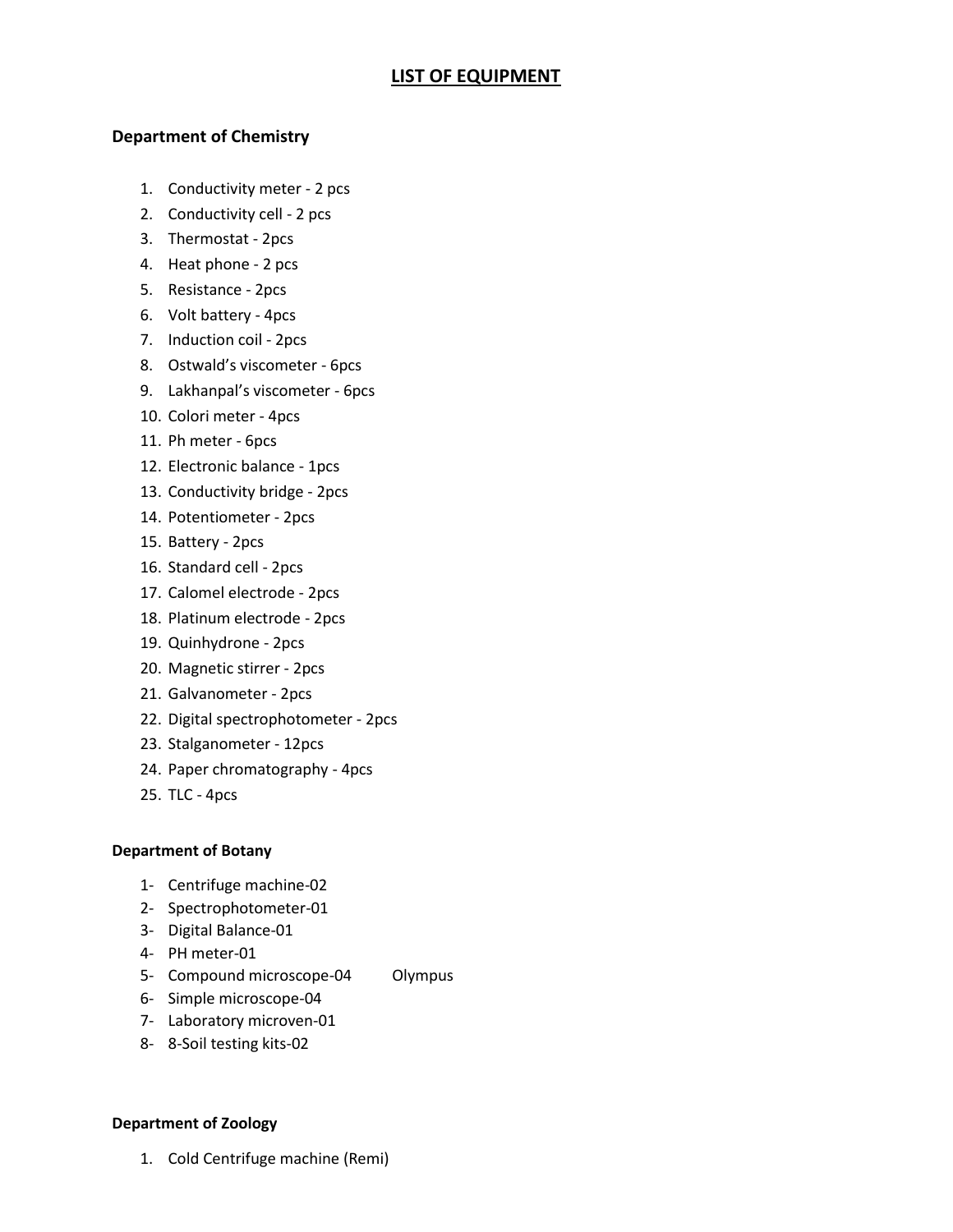- 2. Rotatory microtome machine (ERMA type)
- 3. Magnetic stirrer with hot plate
- 4. Oven (Universal)
- 5. Binocular Microscope
- 6. Rotatory shaker
- 7. Vertex
- 8. Micro pipette fixed volume single channel 1000ul with tips
- 9. Roller for pipetting
- 10. Electrophoresis unit with power supply (horizontal and vertical)
- 11. Refrigerator

### **Department of Geology**

- 1. Petrological microscope (2pcs)
- 2. Pocket steroscope (4pcs)
- 3. Rock specimens
- 4. Mineral specimens
- 5. Specimen tray (20pcs)

#### **Department of Education**

- 1. B.B Cloth
- 2. Geometry Box (big size)
- 3. Globe
- 4. Atlas
- 5. World Map (physical and political)
- 6. India Map (physical and political)
- 7. Odisha Map (physical and political)
- 8. Display Board
- 9. Bulletin Board